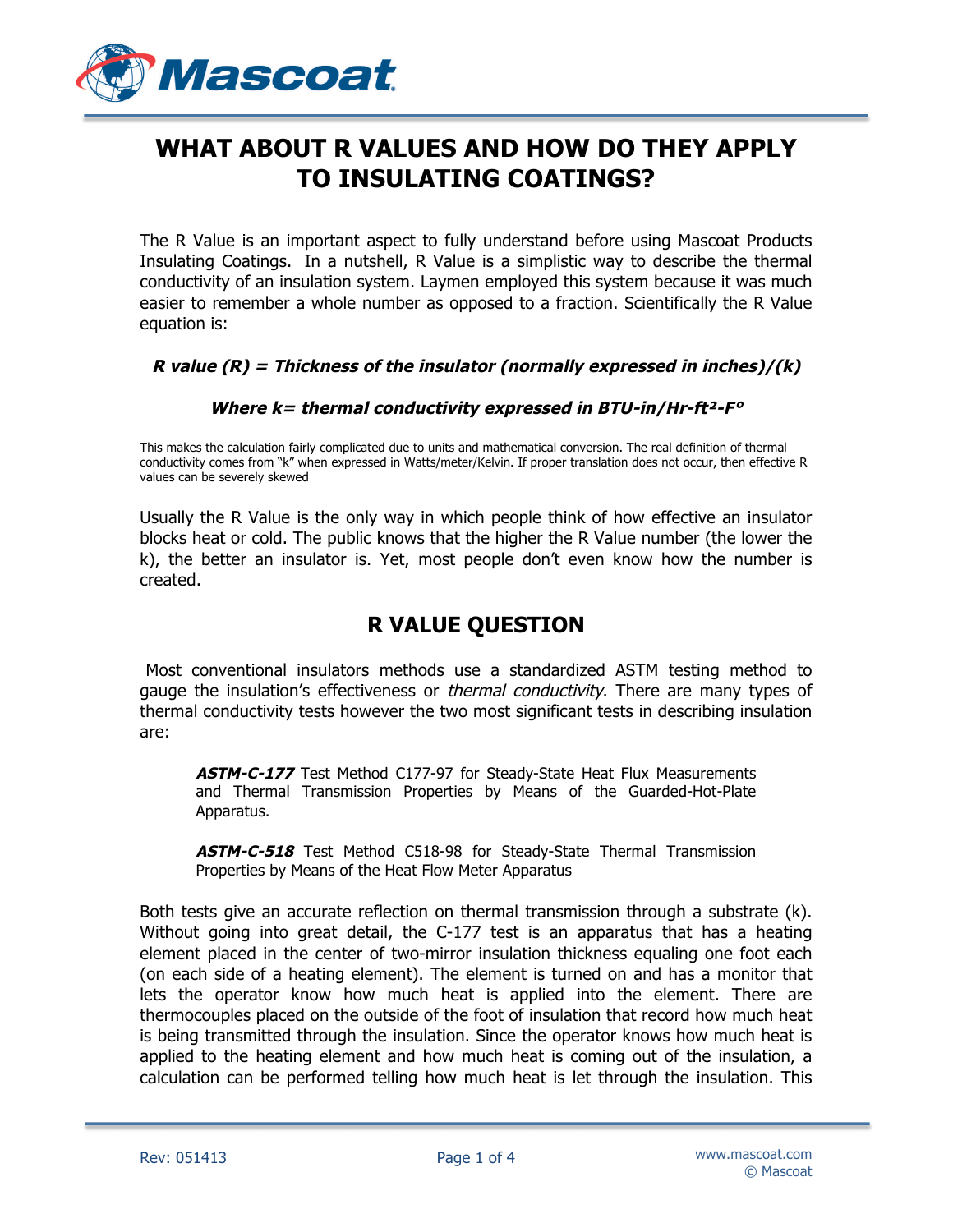

setup is then analyzed and a corresponding number is then derived to describe the thermal conductivity for the insulation. Thus, little flow of heat or cold means better insulation and therefore the corresponding k value would be low. The higher the heat or cold flow, the higher the k value.

C-518 is also a heat flux test that describes transmission of heat through a substrate. This test is usually a secondary means of describing the insulation effectiveness.

As described above, most engineers, specifiers, and contractors only know R Value. Rarely do they know how the number is created, unless they perform calculations every day with the "k" value. Thus, understanding the tests and the thermal conductivity of insulation is important. But this type of heat transfer is only one element of thermal dynamics and plays a small role in insulating coatings.

Since the ASTM tests are accepted by the mainstream, how does an insulating coating perform in the test? To be honest, not very well at first glance. As noted above, the ASTM tests are designed to measure a foot of insulation. Our coatings or any other insulating coating material will never reach one foot of thickness. This would equate to 600 twenty-mil coats. Also, they use other elements than conduction to produce their temperature differentials. Our coatings have been tested in both ASTM procedures described above resulting in mediocre numbers before the material thickness is considered. Yet, when the value for the coating is then divided by the thickness of the coating, the outcome is a respectable R Value.

As most engineers might note, the division of the coating's R Value number by its thickness also leads to a high margin of discrepancy due to mathematics. Since the k value is described in hundredths and thousands, division by a thin thickness equates to skewed numbers. Or a small fraction of a difference in the k value changes the R Value number dramatically. Thus, it is important to understand the tests, numbers, and mathematics of R Value and Insulating Coatings as described by ASTM tests.

Thus, to examine insulating coatings with standardized mass insulation tests for thermal conductivity is not an effective means for describing its abilities. The conductivity tests are describing insulation that is mass oriented and therefore thick in appearance when compared to insulating coating materials at a thickness equating to 0.020" or 0.5 mm.

## **R VALUE EQUVILANCY (RvE)**

Currently there is no specific test designed by the American Standards and Testing Methods committee. However since insulated coatings and roofing coatings are becoming more popular, the ASTM is supposed to design a test in the near future.

Thus, most coating systems have examined a method know as R Value Equivalency (RvE). This method compares conventional insulation systems to insulating coatings in a head to head comparison. An engineered test that is designed with like heating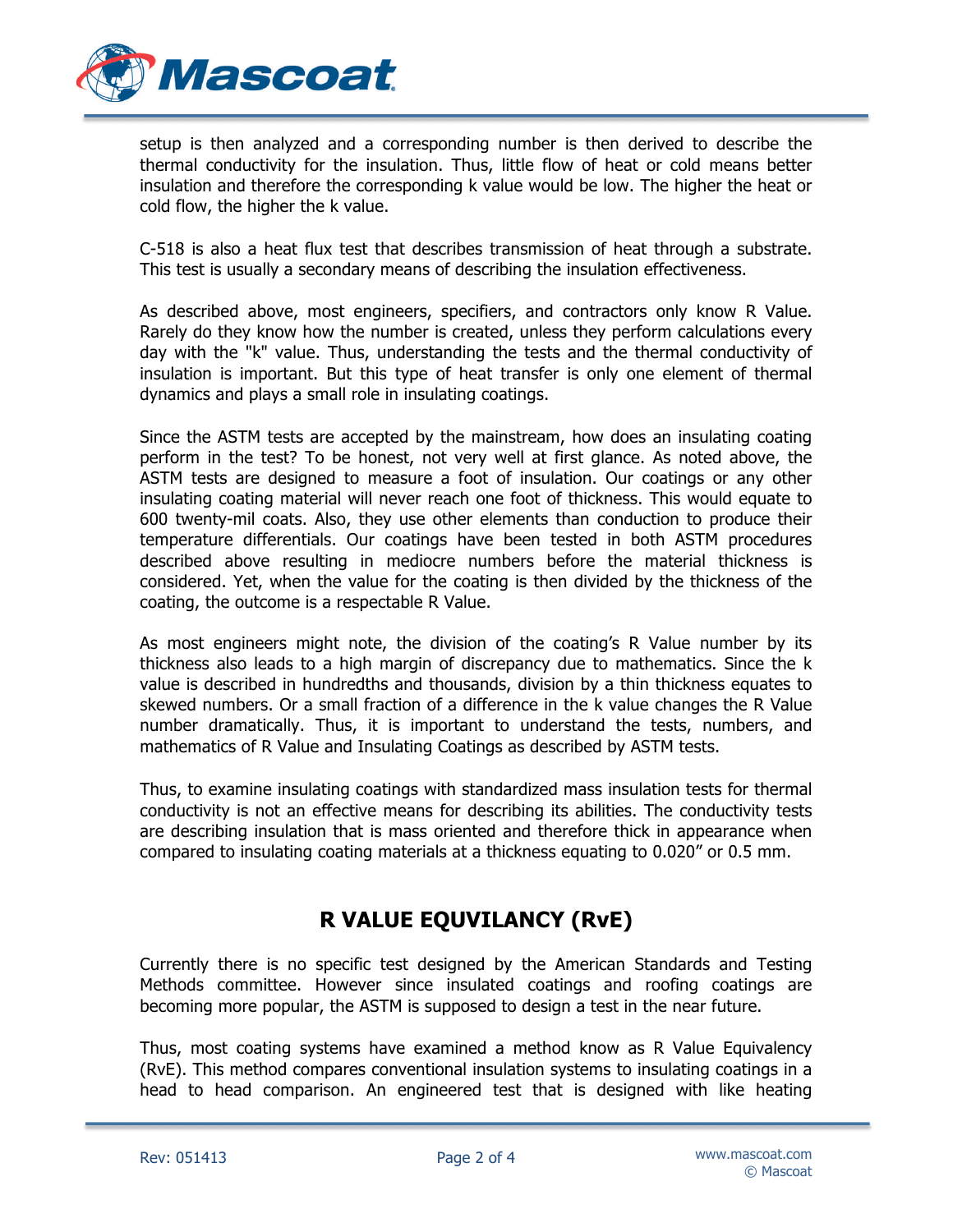

elements and like substrates can reasonably compare insulating coatings against conventional insulation materials. An R Value equivalency is then extrapolated to the insulating coating system if the tested numbers are similar or matches the conventional insulation system. This system is not accepted by the ASTM yet, however, insulation coating and reflective coating manufacturers commonly use it.

This system has its faults as well. The RvE is usually performed by in house testing and can be weighted if not careful. Some insulating coating manufacturers do RvE comparisons without good scientific evaluation. Some coatings systems claim such, as a 10-mil coating is effectively as good as 4" of R20 foam insulation, which is an obvious overstatement. The coating may perform well initially but does it perform equally over time or in cold conditions? Thus these tests have generated much bad press and therefore careful evaluation is a must and should be thoroughly understood.

Yet, our coatings have used RvE comparison method with high scientific documentation. Our coatings have been compared to a wide variety of insulation systems resulting in an RvE of 9 to 15. The difference is due to manufacturers' differentiation of product and the coating's thickness. Our evaluation generated good scientific data as well as results that initially were not considered. This data allowed the generation of predictability as seen in the thickness vs. temperature graph and effects of prolonged immersion.

## **EQUATION THEORY**

Do not forget about the thermal dynamics lesson regarding the transmission of heat/cold. This is the backbone for understanding why the coating works. In short:

#### **Conventional insulation = Conduction**

#### **Mascoat Insulating Coating = Reflection + Conduction + Emissivity + Transmittance + Absorptance**

It is also important to note that the coating reflects heat due to its particles not because it is white in appearance. Also, that the heat that is generated through the coating has an extremely low heat flux (amperage as compared to electricity) resulting in little reradiated energy.

### **FAIRY TALES AND CLAIMS**

A coating 20 mils (0.5mm) thick is not going to produce an R Value of 20. The buyer must beware of exaggerated claims. Our industry suffers from these fairy tales and this is why we want to explain what the real truth in thermal insulation coatings is.

The important way to tell if a coating is a true insulating coating is to examine the weight per gallon and solid content. If the weight per gallon is roughly 9-12 lbs, the